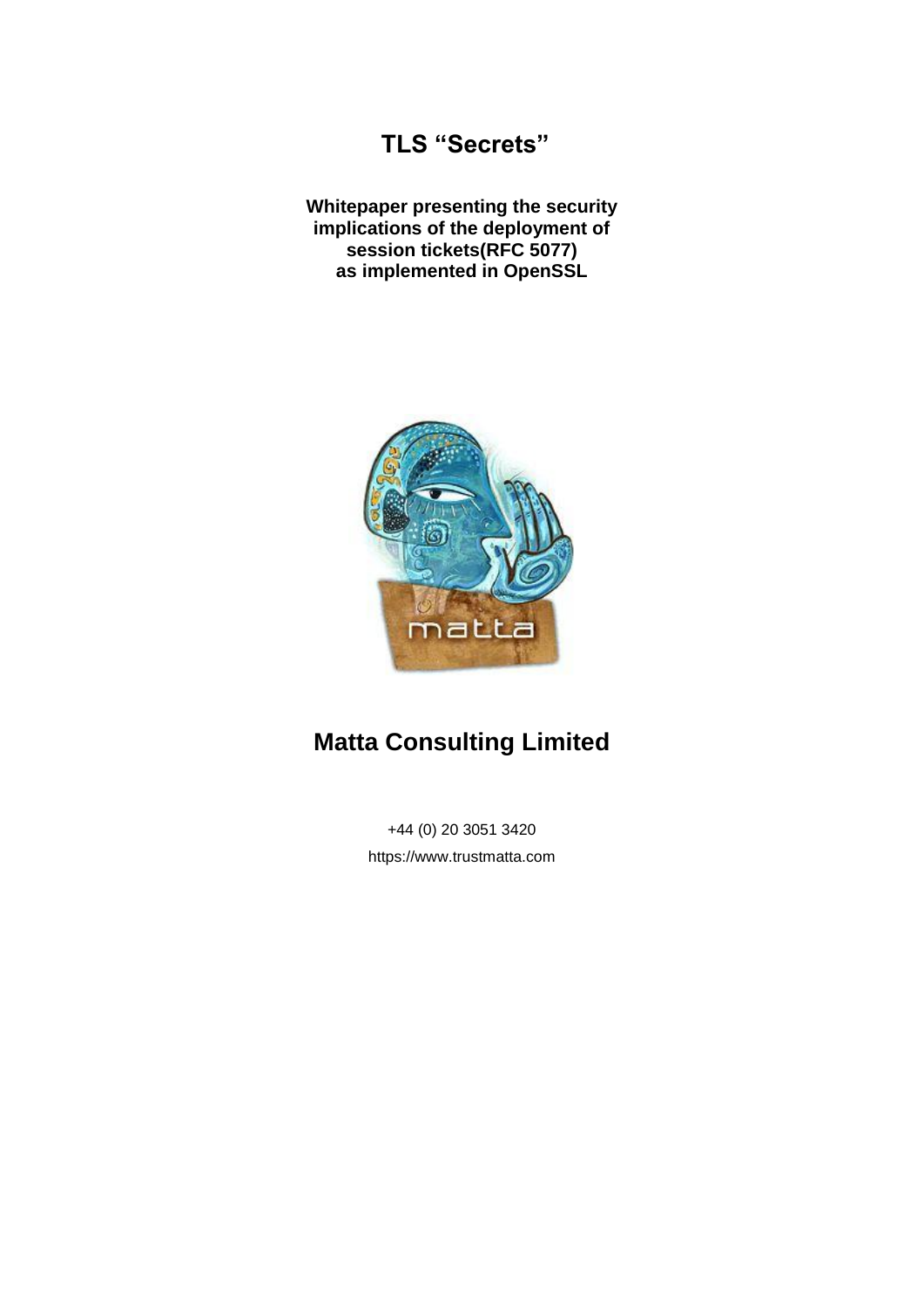### **COMMERCIAL IN CONFIDENCE**

| <b>Summary</b>                                       | 3 |
|------------------------------------------------------|---|
| Overview                                             | 3 |
| Performance of SSL/TLS                               | 3 |
| Introduction to Session resumption                   | 6 |
| Security implications of using RFC 5077 with OpenSSL | 6 |
| <b>Conclusion</b>                                    | 8 |
| <b>References (illustrations)</b>                    | 9 |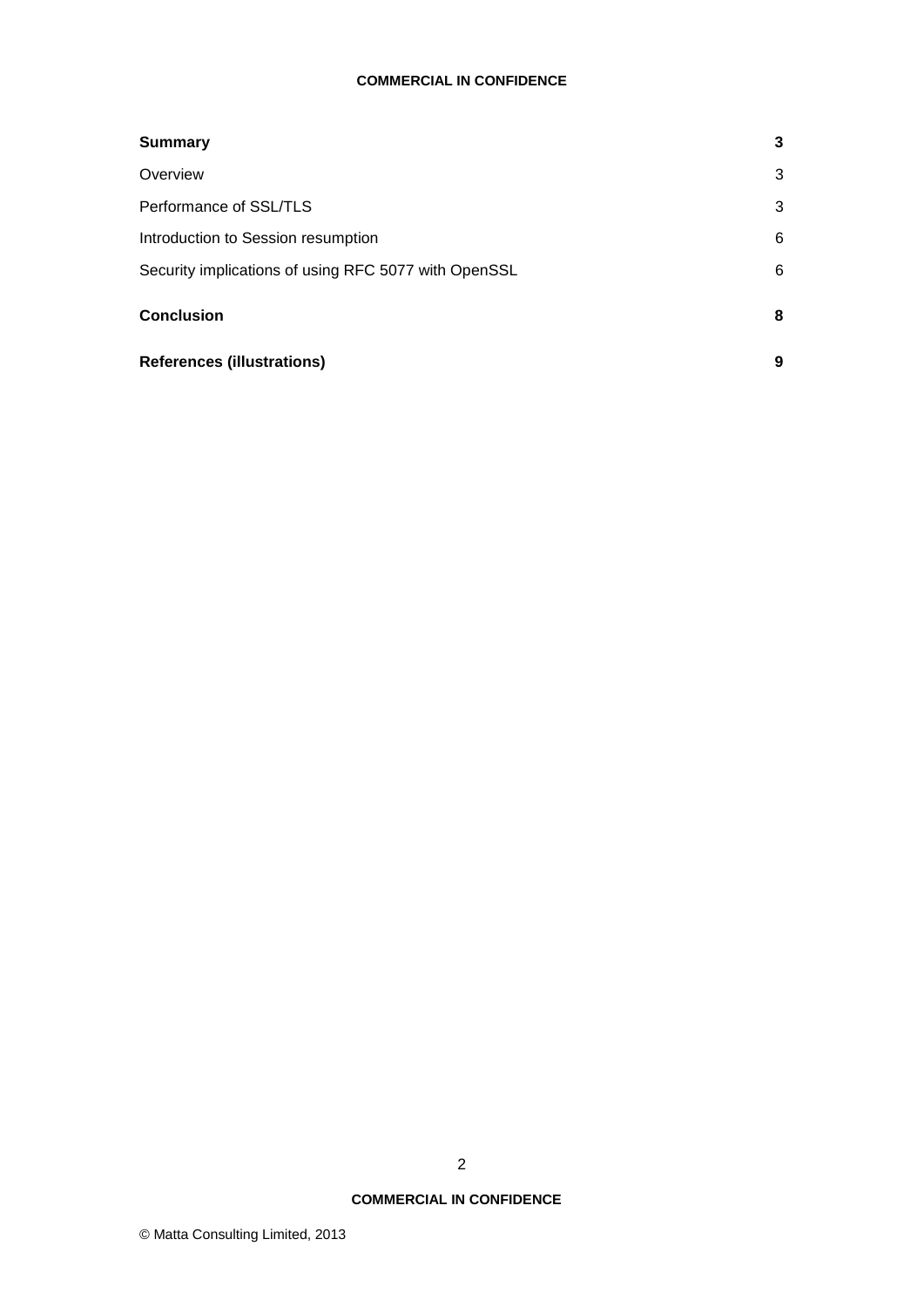# <span id="page-2-0"></span>**Summary**

### <span id="page-2-1"></span>**Overview**

SSL and TLS have become the de-facto standards for transport-layer encryption. In recent years, many vulnerabilities have been uncovered in both the standards, their implementation and the way people configure and use them. The talk associated to this whitepaper is exploring in details a lesser-known and much less talked about part of the standard which breaks some of the security properties one would expect.

# <span id="page-2-2"></span>**Performance of SSL/TLS**

SSL sessions are costly to establish but relatively cheap to maintain. Cipher choice and key size are the main cost factor CPU-cycle wise. This is illustrated in by the following diagrams:





cipher performance, openssl-1.0.0d (64-bit)

## **COMMERCIAL IN CONFIDENCE**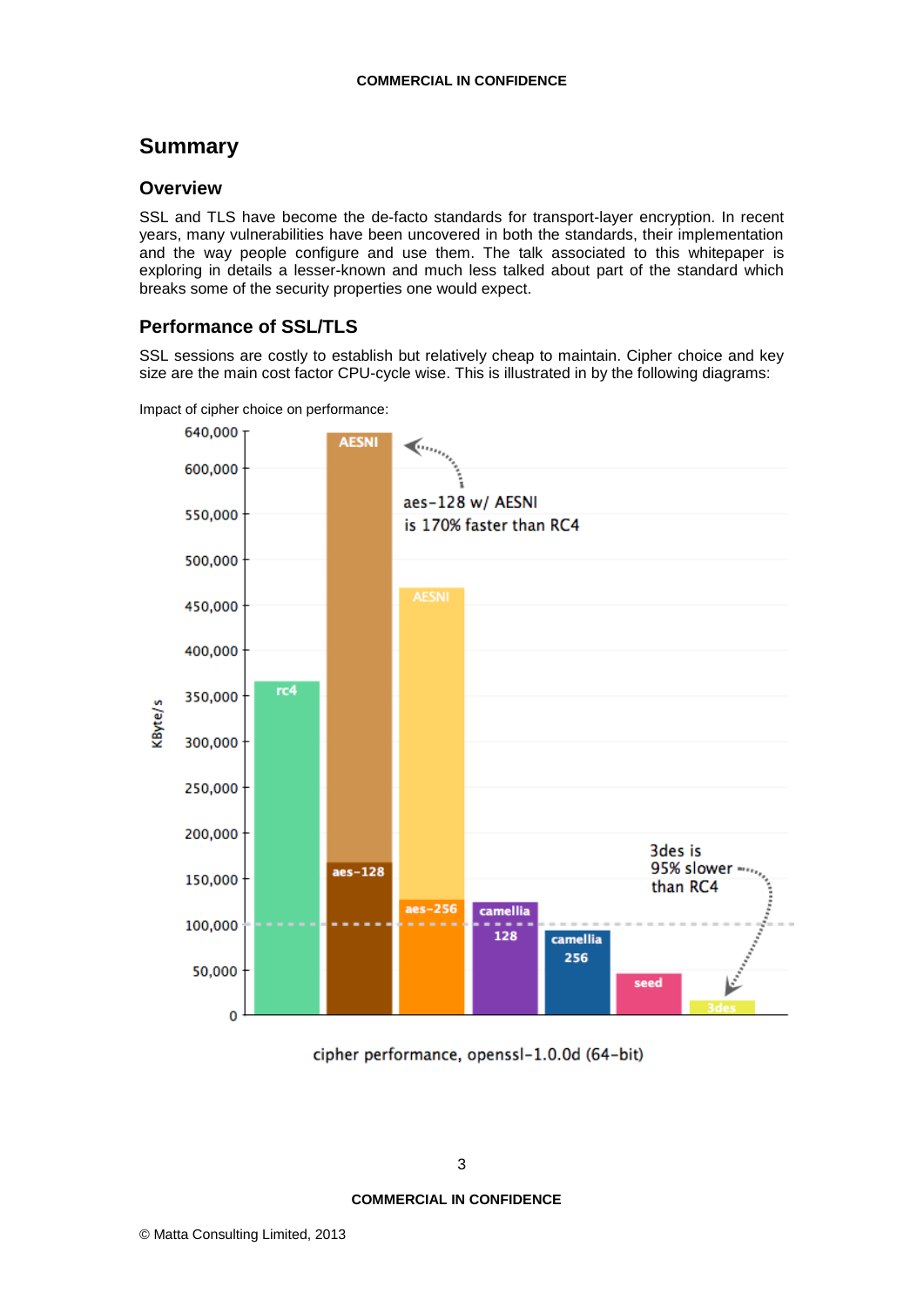

Impact of Key size on performance:

4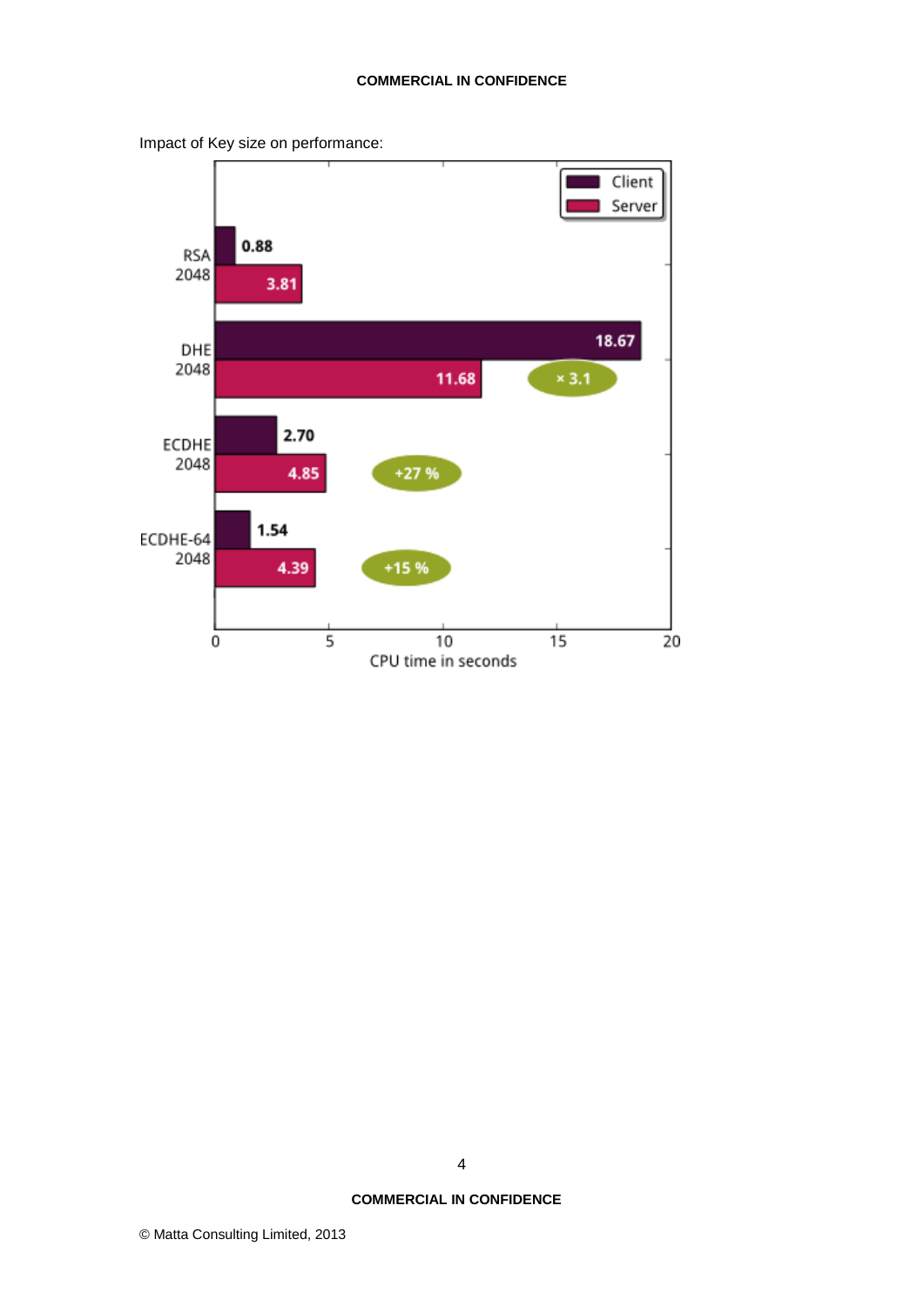To optimize the performance of an SSL setup, one is usually well advised to look into minimizing the number of handshakes (involving asymmetric cryptographic operations). This is done by using abbreviated handshakes through session resumption, as illustrated below:

Full SSL Handshake:

#### **Without resume**



Abbreviated SSL Handshake:**With resume** 



#### **COMMERCIAL IN CONFIDENCE**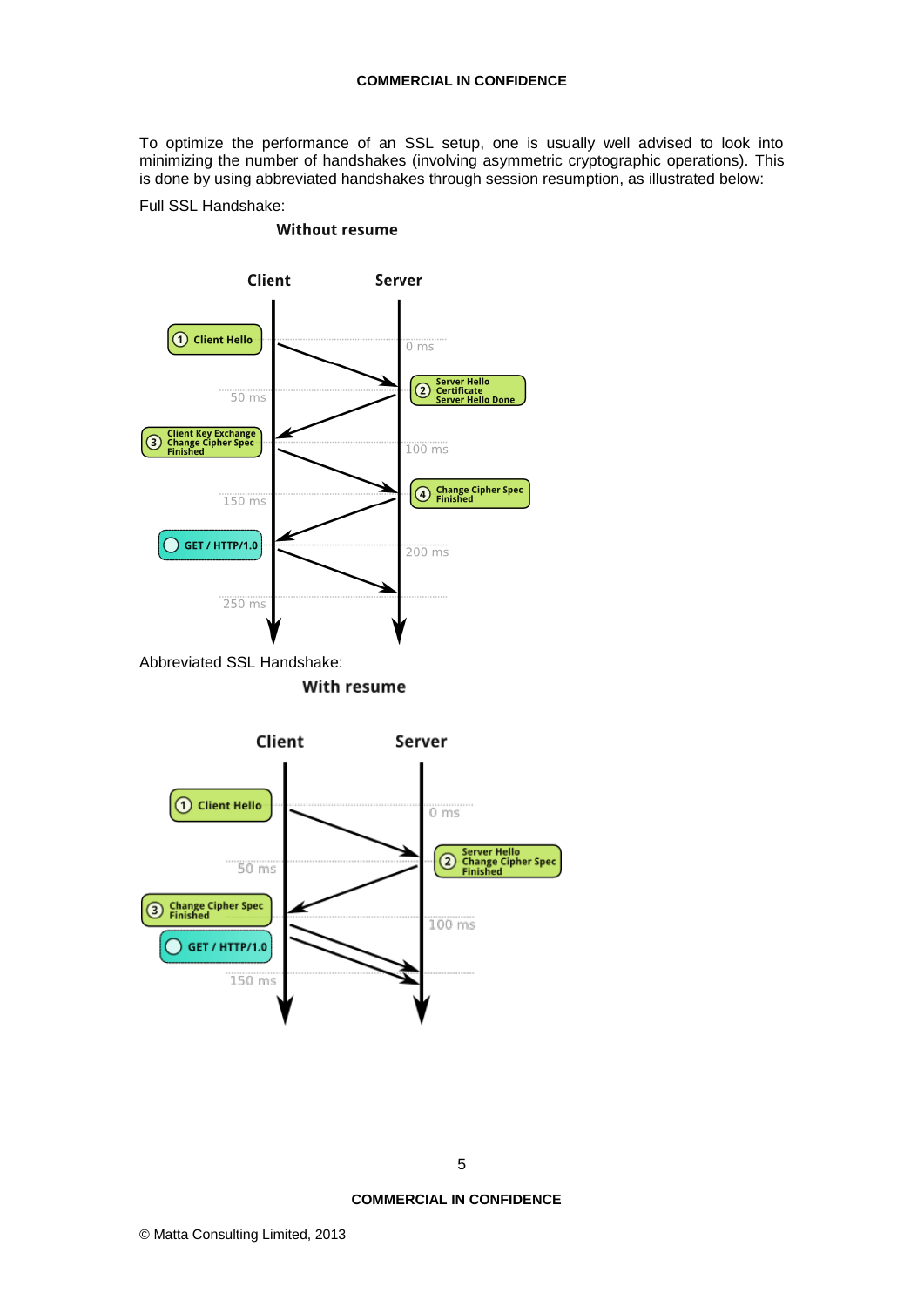## <span id="page-5-0"></span>**Introduction to Session resumption**

There are two main mechanisms to perform session resumption: Using session-IDs and using session-tickets (RFC5077). The latter mechanism is only available since TLS1.0 whereas session-IDs exist since SSL.

The following illustration illustrates what both a Session ID and a TLS ticket are:

## <span id="page-5-1"></span>**Security implications of using RFC 5077 with OpenSSL**

RFC 5077 is augmenting the Transport Security Layer by allowing for speedy handshake resumption without requiring servers to keep shared state (shared keying material). While this is simplifying the server-side infrastructure, it demands that the client retains the encrypted key material across sessions and present it to the server upon connection.

The RFC describes how one can format the data in the ticket. This has been followed to the letter in the OpenSSL implementation.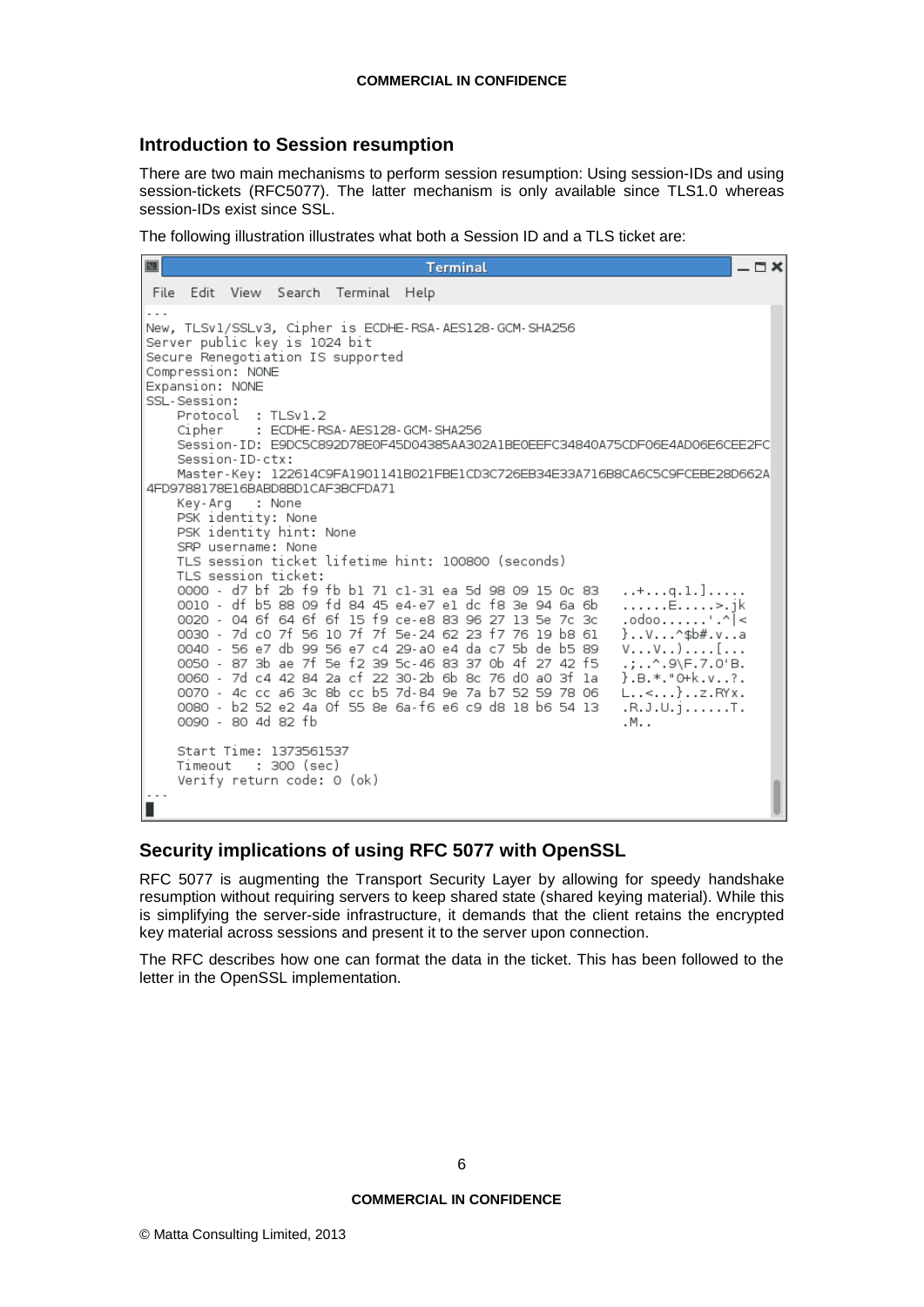#### 4. Recommended Ticket Construction

This section describes a recommended format and protection for the ticket. Note that the ticket is opaque to the client, so the structure is not subject to interoperability concerns, and implementations may diverge from this format. If implementations do diverge from this format, they must take security concerns seriously.<br>Clients MUST NOT examine the ticket under the assumption that it complies with this document.

The server uses two different keys: one 128-bit key for Advanced Encryption Standard (AES) [AES] in Cipher Block Chaining (CBC) mode [CBC] encryption and one 256-bit key for HMAC-SHA-256 [RFC4634].

The ticket is structured as follows:

struct { ...<br>opaque key\_name[16];<br>opaque iv[16]; opaque encrypted state<0..2^16-1>; opaque mac[32]; } ticket.

Here, key name serves to identify a particular set of keys used to protect the ticket. It enables the server to easily recognize tickets it has issued. The key name should be randomly generated to avoid collisions between servers. One possibility is to generate new random keys and key name every time the server is started.

The actual state information in encrypted state is encrypted using 128-bit AES in CBC mode with the given IV. The Message Authentication Code (MAC) is calculated using HMAC-SHA-256 over key\_name (16 octets) and IV (16 octets), followed by the length of the encrypted\_state field (2 octets) and its contents (variable length).

The RFC doesn't describe how key management should be performed and merely emits recommendations. This has been found to be problematic in OpenSSL's case: **Keys are never rotated and always 128bits, regardless of the cipher negociated.**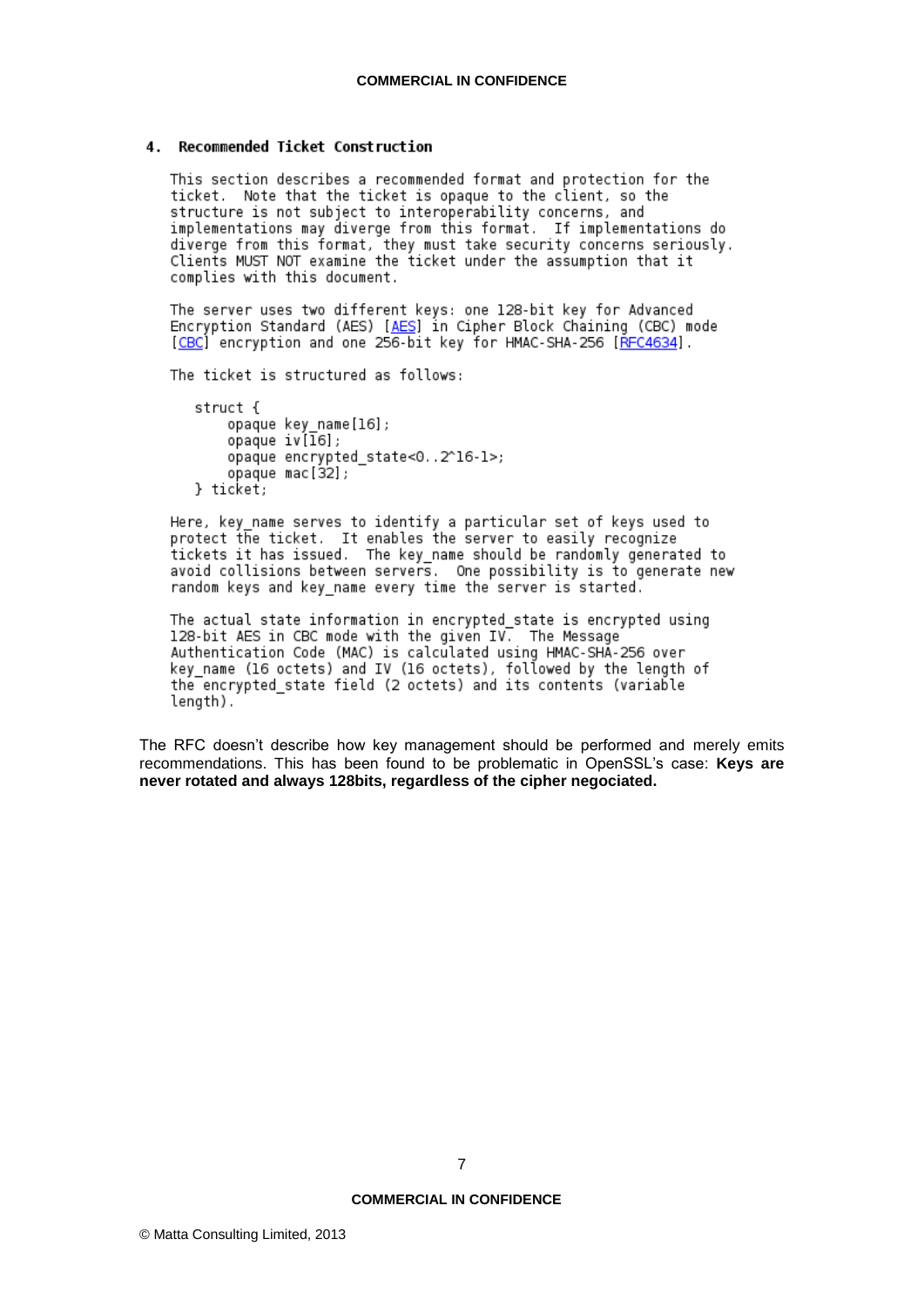#### 5.5. Ticket Protection Key Management

A full description of the management of the keys used to protect the ticket is beyond the scope of this document. A list of RECOMMENDED practices is given below.

- o The keys should be generated securely following the randomness recommendations in  $[REC4086]$ .
- o The keys and cryptographic protection algorithms should be at least 128 bits in strength. Some ciphersuites and applications may require cryptographic protection greater than 128 bits in strength.
- o The keys should not be used for any purpose other than generating and verifying tickets.
- o The keys should be changed regularly.
- o The keys should be changed if the ticket format or cryptographic protection algorithms change.

#### 5.6. Ticket Lifetime

The TLS server controls the lifetime of the ticket. Servers determine the acceptable lifetime based on the operational and<br>security requirements of the environments in which they are deployed. The ticket lifetime may be longer than the 24-hour lifetime recommended in [RFC4346]. TLS clients may be given a hint of the lifetime of the ticket. Since the lifetime of a ticket may be unspecified, a client has its own local policy that determines when it discards tickets.

# <span id="page-7-0"></span>**Conclusion**

The security implications associated with using the default settings of OpenSSL can be summarized as follows:

- 128 bit of security is all you get (at best), regardless of the cipher which has been negociated
- The Perfect Forward Secrecy interval is likely to be more than expected  $-$  the program's lifetime in most cases (as opposed to hours like best practices would recommend)

Matta is planning on releasing a tool allowing for forensic recovery of the key allowing to decrypt session tickets, which in turn, once decrypted will reveal the Master Key allowing to derive the session-keys which can be used to decrypt the cyphertext to recover the plaintext.